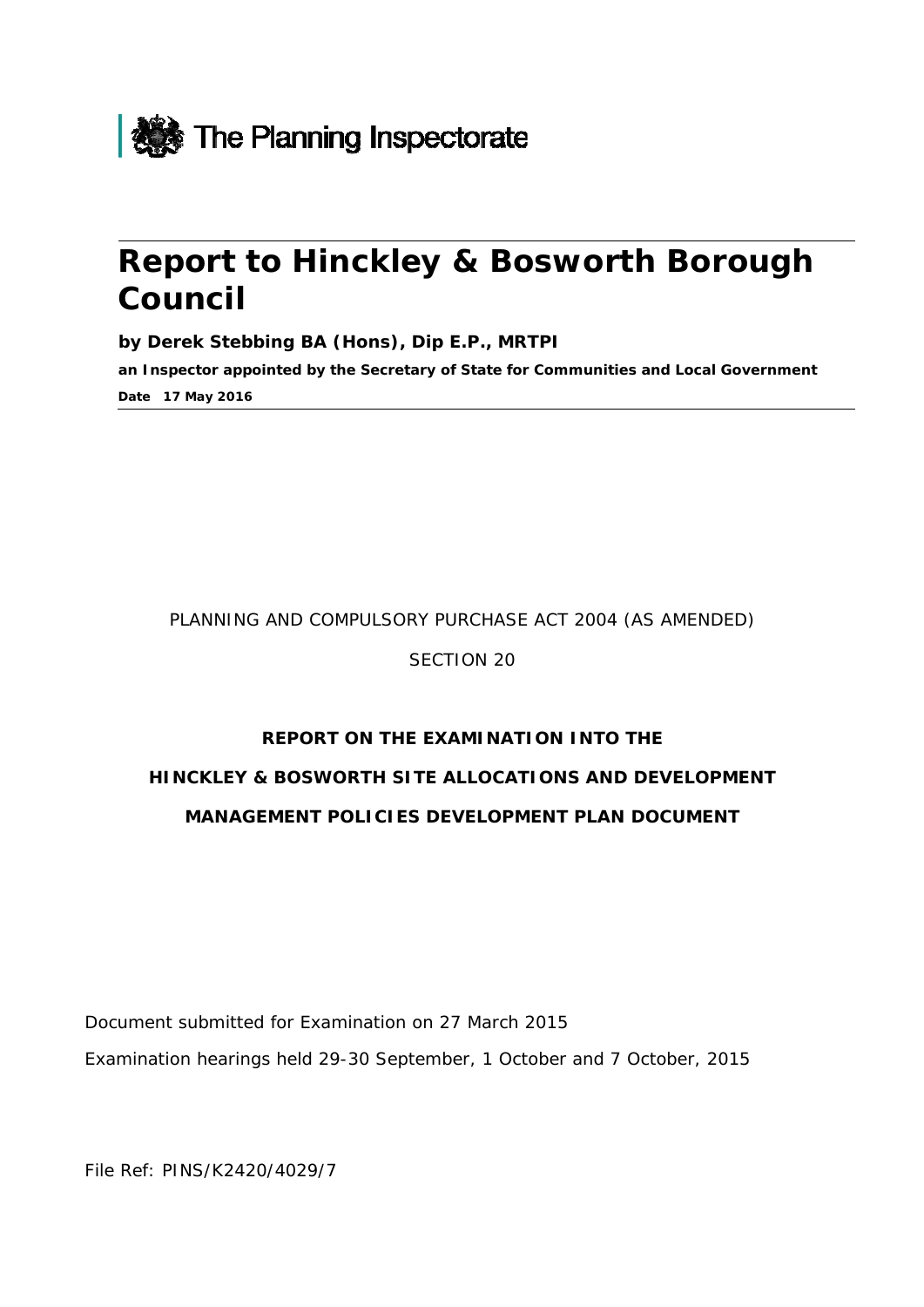### **Abbreviations Used in this Report**

| AAP          | Area Action Plan                                         |
|--------------|----------------------------------------------------------|
| CS.          | Adopted Core Strategy (December 2009)                    |
| DtC          | Duty to Co-operate                                       |
| DPD          | Development Plan Document                                |
| H&BLP        | Hinckley & Bosworth Local Plan (February 2001)           |
| HRA          | <b>Habitat Regulations Assessment</b>                    |
| LDF          | Local Development Framework                              |
| LDS          | Local Development Scheme                                 |
| МM           | Main Modification                                        |
| MМ           | Main Modification                                        |
| <b>NPPF</b>  | National Planning Policy Framework                       |
| <b>PPG</b>   | <b>Planning Policy Guidance</b>                          |
| SA           | Sustainability Appraisal                                 |
| SA&DMP       | Site Allocations and Development Management Policies DPD |
| <b>SHLAA</b> | Strategic Housing Land Availability Assessment           |
| SoCG         | Statement of Common Ground                               |
| SCI          | Statement of Community Involvement                       |
| SUE          | Sustainable Urban Extension                              |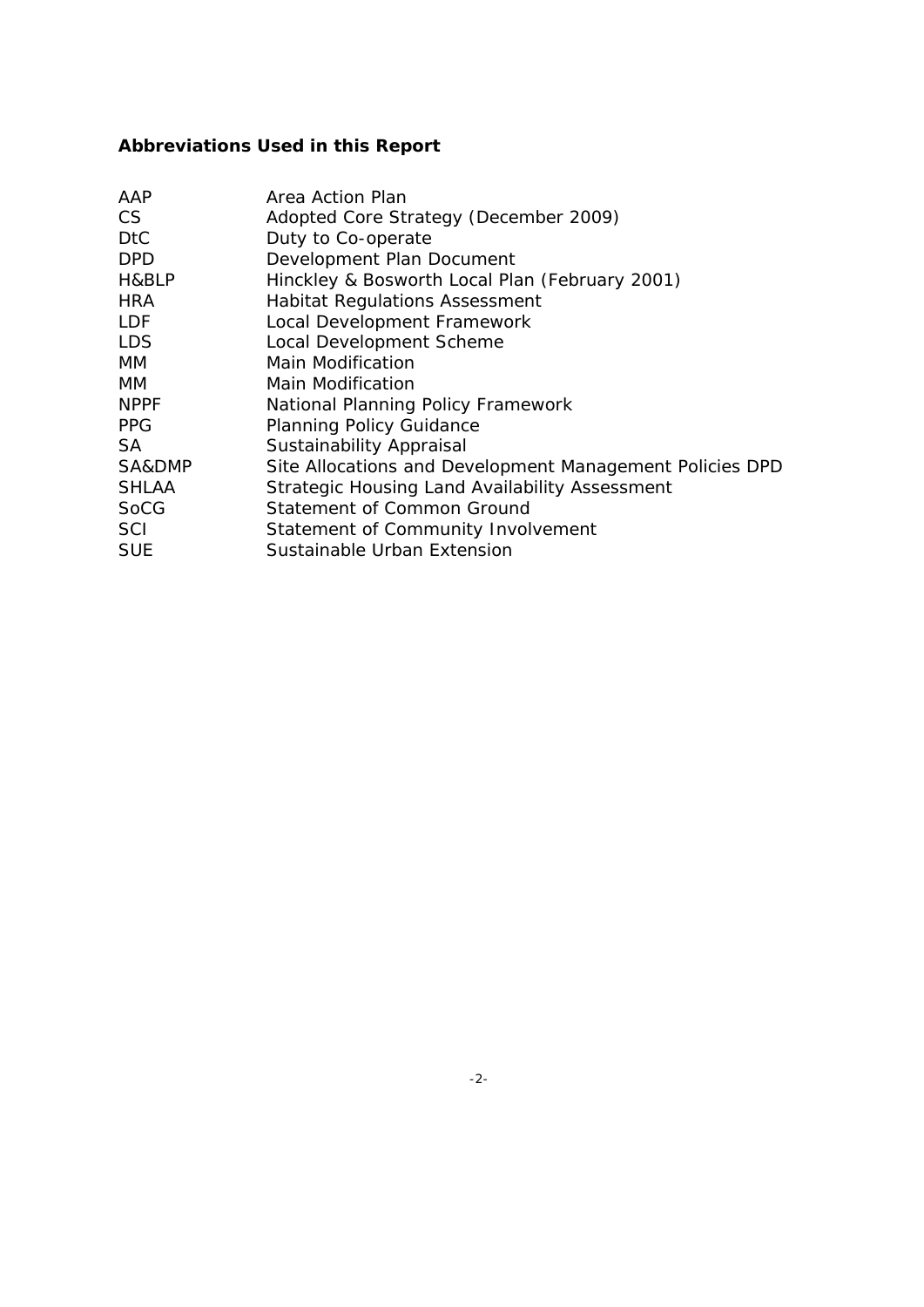### **Non-Technical Summary**

The report concludes that the Hinckley & Bosworth B.C. Site Allocations and Development Management Policies DPD (SA&DMP) provides an appropriate basis for the planning of the Hinckley & Bosworth area during the period to 2026 providing a number of modifications are made to the SA&DMP. The Council has specifically requested that I recommend any modifications necessary to enable them to adopt the SA&DMP. All of the modifications to address this were proposed by the Council, following discussion at the Examination Hearings, and have been published for public consultation with an accompanying Sustainability Appraisal Supplementary Statement and Habitat Regulations Assessment (HRA). I have recommended the inclusion of all the modifications, after full consideration of the representations from other parties, and the recommended Main Modifications are contained at the Annex to the report.

The Main Modifications (MM) can be summarised as follows:

- To provide updated data on the residual housing requirements to be met by site allocations within the Plan up to 2026;
- To provide greater clarity on the Council's approach to site identification and achieving a sustainable pattern of development across the borough;
- To include a clear statement within the Plan regarding the Council's intention to undertake a Local Plan Review in the short-term;
- To strengthen the Plan's mechanisms for monitoring the implementation and delivery of its site allocation proposals, linked to the Council's Infrastructure Plan;
- To include a revised Infrastructure and Monitoring Framework at Appendix 1 in the Plan;
- To include the latest housing trajectory (as published for consultation in February 2016) at Appendix 9 within the Plan;
- To refer in the Plan to the adoption in September 2015 of the Market Bosworth Neighbourhood Development Plan;
- To propose amendments to a number of the proposed Development Management policies to improve their clarity and purpose, and to conform with current Government policy;
- To update the position or correct inaccuracies with regard to certain proposed site allocations;
- To propose consequential amendments to the Policies Map and its accompanying Inset Maps.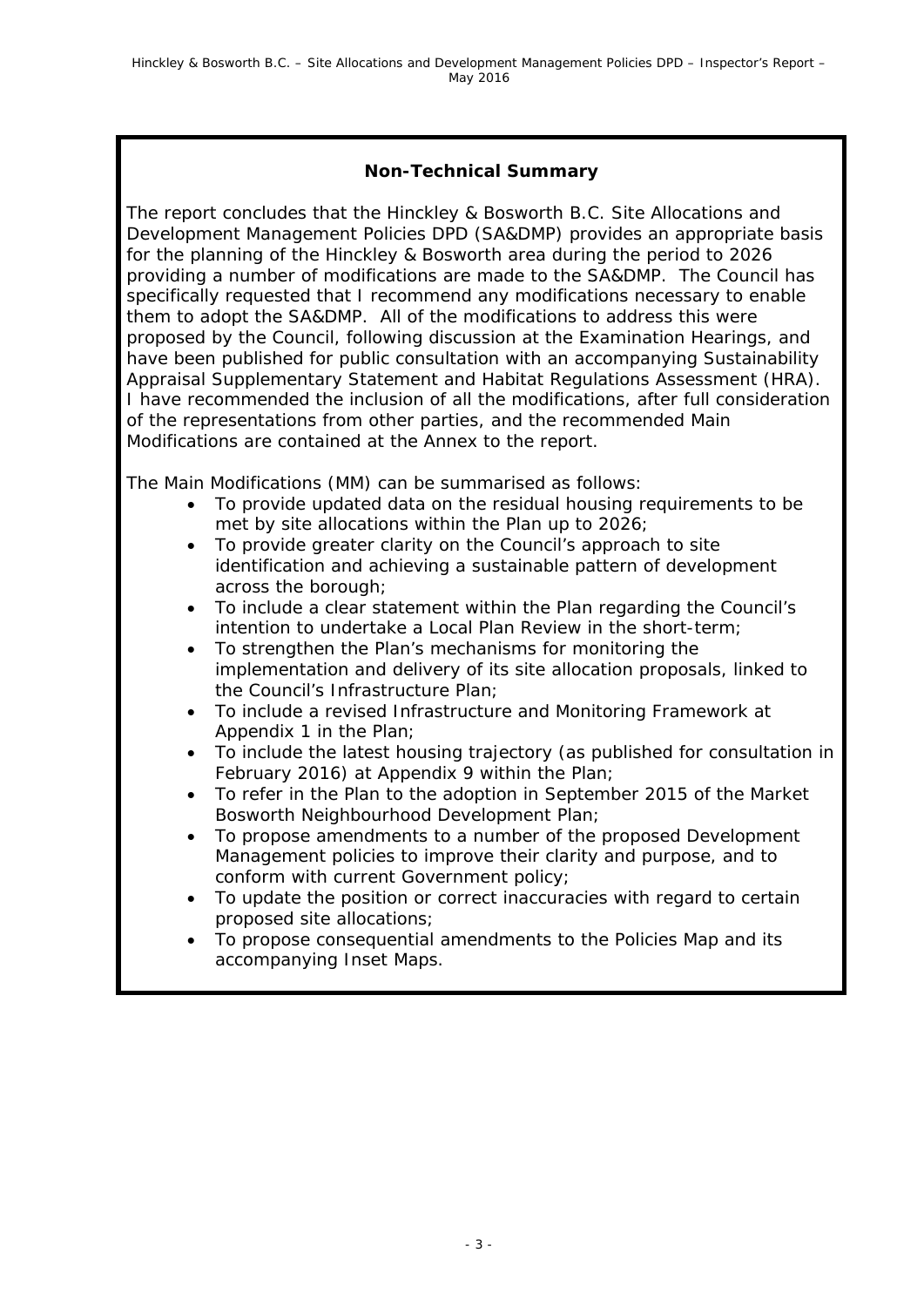# **Introduction**

- 1. This report contains my assessment of the Hinckley & Bosworth Site Allocations and Development Management Policies DPD (SA&DMP) in terms of Section 20(5) of the Planning & Compulsory Purchase Act 2004 (as amended). It considers first whether the Plan's preparation has complied with the Duty to Co-operate (DtC), in recognition that there is no scope to remedy any failure in this regard. It then considers whether the SA&DMP is sound and whether it is compliant with the legal requirements. The National Planning Policy Framework (NPPF) at paragraph 182 makes clear that to be sound, a Local Plan should be positively prepared; justified; effective and consistent with national policy.
- 2. The starting point for the Examination is the assumption that the local authority has submitted what it considers to be a sound plan. The basis for my Examination is the Submitted Draft Plan (Ref. SD 01). Formal presubmission (Regulation 19) consultation took place on the Draft Plan between 17 February, 2014 and 31 March, 2014. A further consultation under Regulation 19 took place between 8 December, 2014 and 30 January, 2015 on various Proposed Modifications to the Draft Plan. I have considered both sets of representations as part of this Examination, alongside the Council's responses, proposed amendments to the Plan and formal statements submitted by those parties invited to the Examination hearings.
- 3. My report deals with the Main Modifications that are needed to make the Plan sound and legally compliant and they are identified in bold in the report (**MM**). In accordance with section 20(7C) of the 2004 Act, the Council requested that I should make any modifications needed to rectify matters that make the SA&DMP unsound/not legally compliant and thus incapable of being adopted. These recommended Main Modifications are set out in the Annex to this report.
- 4. The Main Modifications that are necessary for soundness all relate to matters that were discussed at the Examination hearings. Following these discussions, the Council prepared a schedule of proposed Main Modifications and carried out Sustainability Appraisal, and this schedule has been subject to public consultation for six weeks between 5 February, 2016 and 18 March, 2016. I have taken account of the representations received in response to that consultation in coming to my conclusions in this report, and in this light I have made some minor amendments to the wording of the Main Modifications where these are necessary for consistency or clarity. None of these amendments significantly alters the content of the modifications as published for consultation or undermines the participatory processes and Sustainability Appraisal that has been undertaken. The Council also prepared a schedule of Additional Modifications, which was published alongside the formal consultation on the proposed Main Modifications. These Additional Modifications are all of a minor nature, correcting typographical errors, nomenclature and the like, and do not form any part of this report.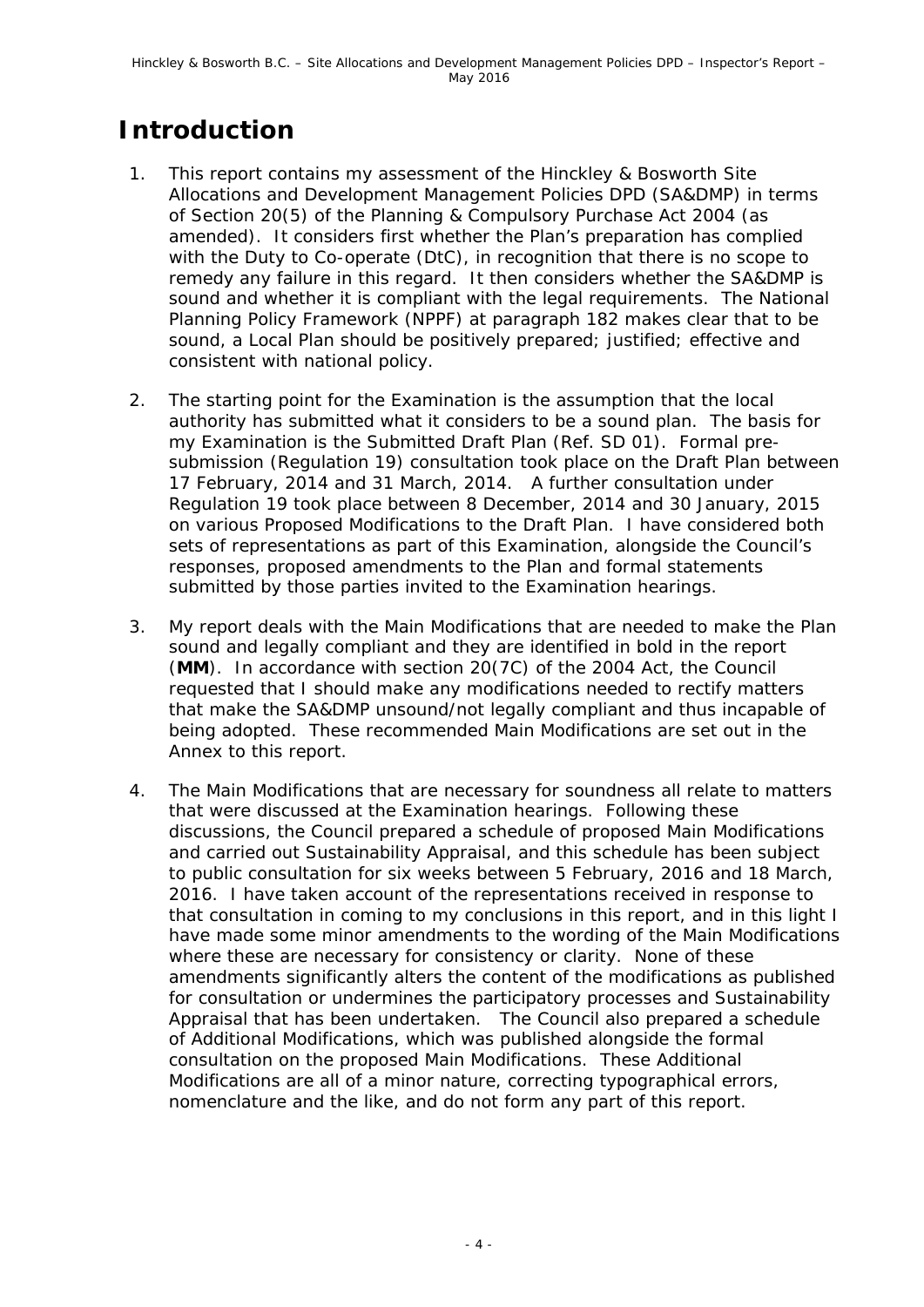## **Assessment of Duty to Co-operate**

- 5. Section s20(5)(c) of the 2004 Act requires that I consider whether the Council complied with any duty imposed on them by section 33A of the 2004 Act in relation to the Plan's preparation.
- 6. The Council's Duty to Co-operate Statement (Ref. SD11) demonstrates that there has been a long history of authorities in Leicestershire and Warwickshire collaborating on strategic spatial planning and cross boundary issues. In the case of Hinckley & Bosworth, it adjoins districts in Warwickshire and I have seen evidence of ongoing co-operation between the authorities on cross boundary issues, notably regarding highways infrastructure such as the A5 Trunk Road through the A5 Strategy Partnership.
- 7. The spatial strategy for Hinckley & Bosworth, which is set out in Chapter 4 of the adopted Core Strategy (CS), with accompanying Policies 1-24, sets out the broad framework around which the spatial development strategy for Hinckley & Bosworth borough will be taken forward. Crucially, it establishes the settlement hierarchy for the borough with Hinckley being identified as a sub-regional centre, sustainable urban extensions being proposed at Barwell and Earl Shilton, with limited housing and employment growth being proposed at Burbage. Area Action Plans have been prepared and adopted for Hinckley Town Centre (March 2011) and Barwell and Earl Shilton (September 2014). Settlements in the rural areas are categorised as Key Rural Centres including those relating to Leicester, Rural Villages and Rural Hamlets, with more limited growth related to the needs and functions of those settlements.
- 8. In my assessment, the Council has taken forward the collaborative work that underpinned the CS and subsequent AAPs, with a substantial accompanying evidence base, through to the preparation of the SA&DMP. That collaboration has clearly extended beyond the statutory requirements of the DtC to now include partnerships with many other bodies and stakeholders, with a strong emphasis on implementing the major strategic elements of the CS.
- 9. It is vital, in my view, that this ongoing consultative and collaborative work continues through the Plan period for the CS, the AAPs and the SA&DMP, if the Council's vision is to be implemented successfully. To that end, I consider under the third main issue (Effective Implementation and Monitoring) how the SA&DMP can be strengthened in order to ensure that there is greater clarity on the future roles and responsibilities of the various partners and bodies involved in the delivery of new homes, economic growth and infrastructure across the borough.
- 10. There is clear evidence that the Council has undertaken effective and positive engagement during the preparation of the SA&DMP, and this was confirmed during the Hearings. I am satisfied that the level of co-operation that has taken place has been substantial and wide-ranging. This co-operation has demonstrably continued throughout the preparation of the Hinckley & Bosworth Local Plan (formerly LDF), of which the SA&DMP is part, and I also consider that the Council has taken full regard of strategic cross-boundary issues that affect the Hinckley & Bosworth borough.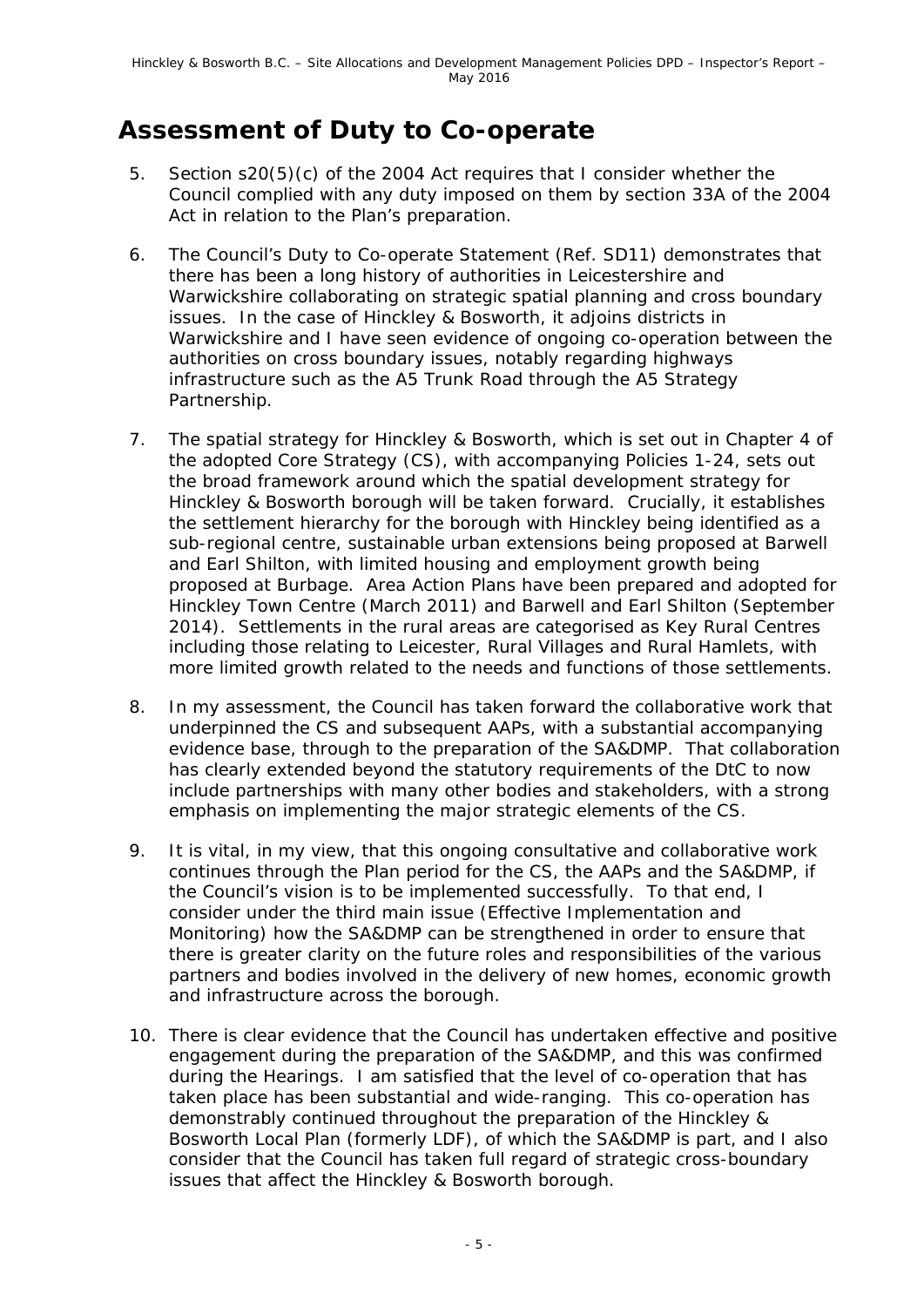11. Consequently, I conclude that the statutory Duty to Co-operate has been fulfilled.

### **Assessment of Soundness**

#### **Preamble**

- 12. The SA&DMP has been prepared in the context of the adopted CS. The focus of the CS is to make Hinckley town centre a vibrant sub-regional centre, with the local urban centres of Earl Shilton, Barwell and Burbage providing local services for their communities. The Hinckley Town Centre AAP provides the detailed planning framework for the development and enhancement of Hinckley's role as a sub-regional centre, including proposals for new housing, employment, retail and transportation developments.
- 13. The Spatial Strategy contained in the CS sets out the distribution of housing across the borough, seeking to direct development to the most sustainable locations. It seeks to achieve the development of 9,000 new dwellings between 2006 and 2026, of which the CS sought to make provision for 5,046 new dwellings, this being the number of dwellings which were not commitments within the existing supply. To meet this requirement, the CS proposes that major allocations of land be made for 1,120 dwellings at Hinckley, 2,000 dwellings for the SUE at Earl Shilton and 2,500 dwellings for the SUE at Barwell. Appendix 2 of the CS contains the Housing Trajectory (as at the time of the adoption of the CS) for the period 2006-2026 which shows a planned provision of 9,667 dwellings across the borough during that period.
- 14. The Earl Shilton and Barwell AAP provides the development framework for the extension of those settlements, with Sustainable Urban Extensions (SUEs) planned to the south east of Earl Shilton and to the west of Barwell. The AAP contains proposals for a minimum of 1,600 new dwellings to be provided at Earl Shilton and 2,500 new dwellings to be provided at Barwell, together with employment land allocations and the provision of new community and transportation infrastructure.
- 15. The 1,600 dwellings to be provided at Earl Shilton represents a reduction of 400 dwellings from the CS target of 2,000 dwellings. The AAP Inspector stated that "I conclude that the reduction in provision in Earl Shilton is unlikely to result in a serious shortfall in housing provision in the Borough as a whole. Any remedy for a shortfall would also need to be considered Borough-wide either through the forthcoming Site Allocations DPD or in a new comprehensive Local Plan" (Document ref. LP07, para. 17).
- 16. Excluding the Earl Shilton and Barwell SUEs, the proposed housing distribution set out in the CS for settlements elsewhere in the borough totalled 2,300 dwellings, of which the largest allocation was proposed for Hinckley (1,120 dwellings). The SA&DMP therefore addresses this requirement, and Table 3 in the Plan calculates that the residual requirement (as at September 2014) was 1,020 dwellings, to be met by allocations in the Plan. The Plan states, at paragraph 3.14, that the planned over-provision of 667 dwellings in the CS has enabled the Council "to absorb the shortfall of 400 dwellings" at Earl Shilton. I further consider this matter below.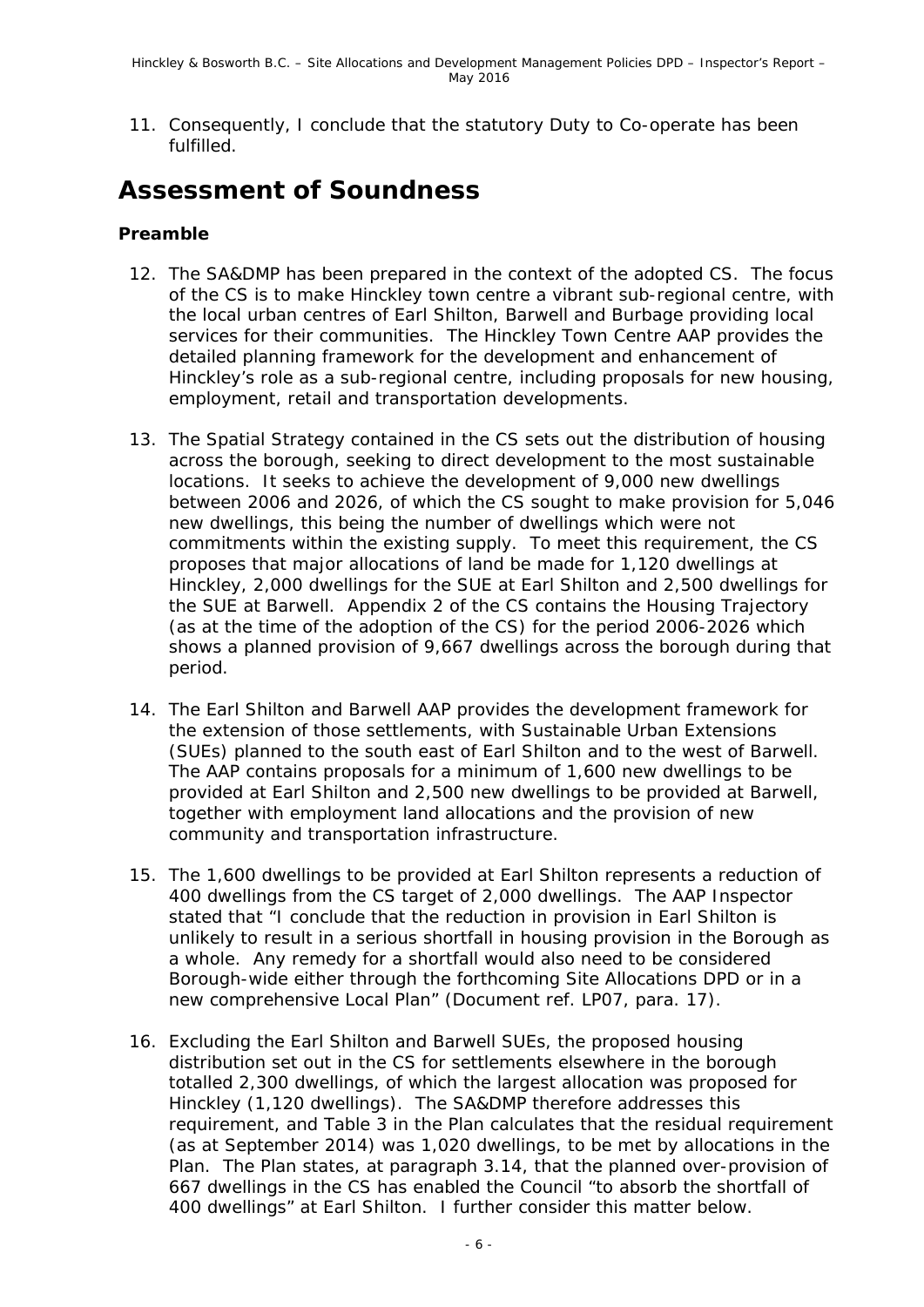17. Taking account of all the representations, written evidence and the discussions that took place at the Examination Hearing Sessions I identify four main issues upon which the soundness of the SA&DMP depends.

#### **Issue 1 – Has the Plan been 'positively prepared'?**

- 18. Paragraph 182 of the NPPF requires plans to be positively prepared, i.e. *'based on a strategy which seeks to meet objectively assessed development and infrastructure requirements, including unmet requirements from neighbouring authorities where it is reasonable to do so'.* The evidence base documents for both the CS and the SA&DMP demonstrate that needs and infrastructure requirements have been adequately assessed, often by independent consultants. The Council's Local Plan is underpinned by a very substantial evidence base, and I am satisfied that the Council has sought to support its development proposals with a comprehensive understanding of the socio-economic, environmental and infrastructure issues associated with the borough's growth through to 2026.
- 19. It is evident that the Council has sought to respond positively both to the comments received from the public and stakeholders during the earlier stages of the preparation of the SA&DMP and to the representations received to the Submission Plan. This process has continued throughout the Examination, culminating in the schedule of Main Modifications, such that a good number of representations have been addressed. In particular, the Statement of Common Ground (SoCG) that was concluded during the Examination has greatly assisted the process of identifying proposed Main Modifications on matters of concern to Historic England, which were matters affecting the soundness of the Plan.
- 20. The SA&DMP has been prepared in the context of the adopted CS, which contains a positive and ambitious strategy for the development and growth of Hinckley & Bosworth borough. Together with the adopted AAPs, the SA&DMP represents a key development plan document for the successful implementation and delivery of the CS vision and strategy for the borough through to 2026.
- 21. In order to test the soundness of the Plan as being justified, effective and consistent, my focus throughout the Examination has been to test the deliverability of the proposed policies in two ways – firstly, in the broader context of national policy and the CS spatial strategy, and secondly, in the more detailed context of whether the SA&DMP contains sufficiently clear guidance and policy requirements for the successful implementation and delivery of the proposed allocations.
- 22. Having considered the requirements of national policy, notably the requirements set out in the NPPF, and the strategic policies of the CS, my overall conclusion on these two principal contextual points is that the SA&DMP has been positively prepared and does conform with national policy and the CS in addressing the requirements for housing and employment growth across the borough. However, I do consider that the proposed implementation and delivery of a number of the site allocation proposals does require greater clarity. This is a matter that can be addressed through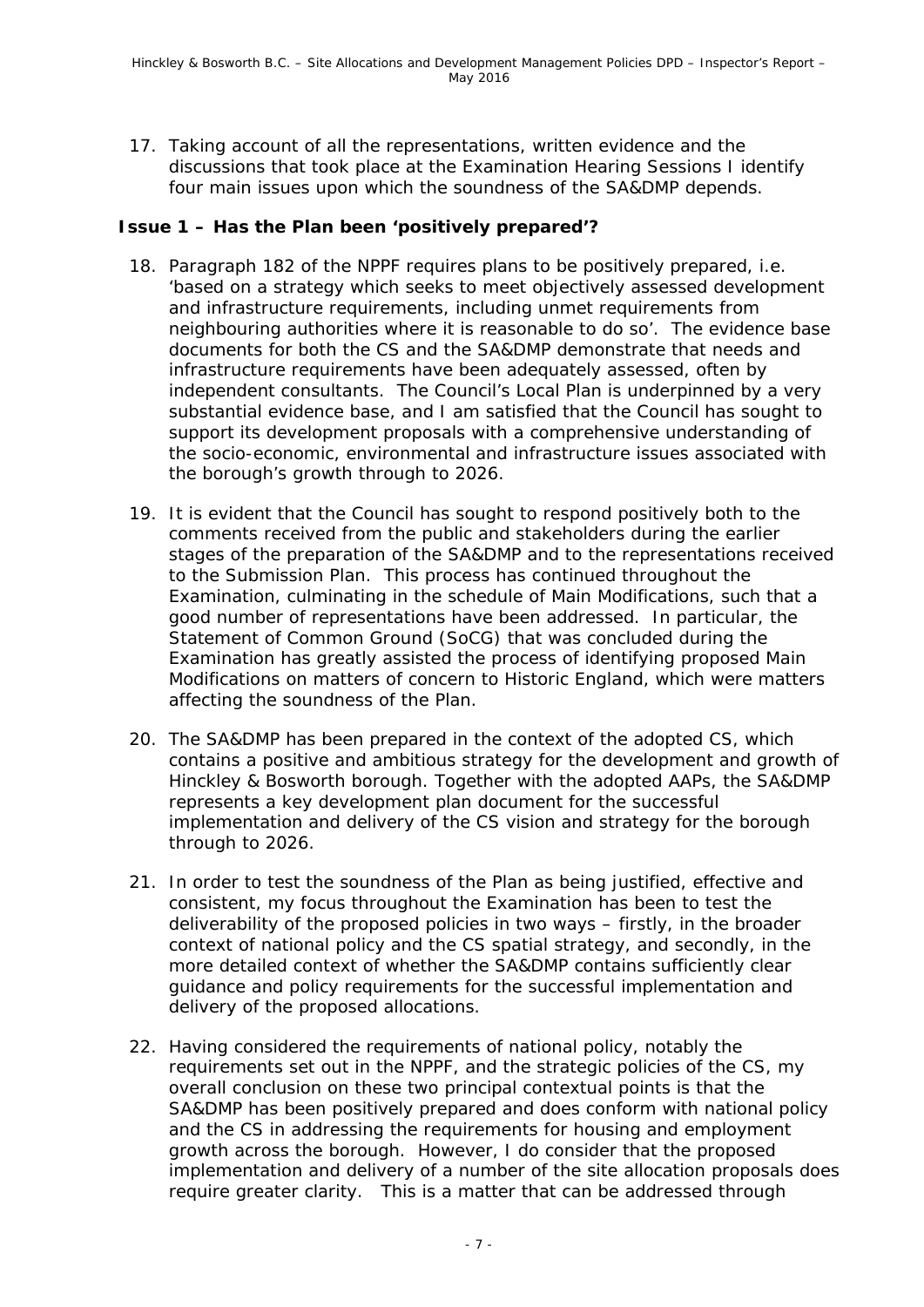proposed Main Modifications.

- 23. I have taken into account all the representations that were made to the submission Plan, and through evidence at the Hearings, seeking to challenge elements of the Council's approach to the preparation of the SA&DMP. It is clear that the Council is now proactively seeking to implement the major elements of its spatial planning strategy, of which the SA&DMP is an integral part alongside the adopted AAPs. Essentially, the AAPs and the SA&DMP are the delivery plans for the CS, and it is important that the last component of that strategy, namely the SA&DMP, is put in place as soon as possible to ensure that planned development can take place across the borough up to 2026 with the necessary confidence for all parties.
- 24. I have given careful consideration to all the representations seeking to challenge the Council's overall strategy, particularly with regard to housing targets and the need, as some parties suggest, for the Council to undertake an immediate review of its borough-wide housing target. This is not the central purpose of this Examination. The SA&DMP is a combined Allocations and Development Management Policies DPD prepared first and foremost to implement major parts of the Council's spatial strategy which was approved and adopted in December 2009 in the CS. It is not a plan which seeks to establish a new strategy, nor review elements of the adopted strategy.
- 25. I do not see a case to review or revisit the strategies within the CS as part of this Examination. Indeed, I consider from all the evidence submitted, together with my site visits and general assessment of the development proposals currently being progressed across the borough, that the Council is making good headway towards achieving the major components of its growth strategy. Although the CS was adopted in 2009, and pre-dates the publication of the NPPF, I am satisfied from the evidence presented by all parties to the Examination that its strategic approach to meeting the development requirements of the borough remains sound, and that there is demonstrable impetus towards achieving its key growth proposals, for example by the recent trends in housing delivery. The SA&DMP is an integral element of the Council's approach to implementing its strategic proposals.
- 26. However, I do consider that the SA&DMP should contain a clearer and more explicit statement regarding the Council's intentions and progress for the delivery of its Green Infrastructure network, which is a major component of the Council's spatial strategy. The Council recognise this, and have proposed additional text in the Plan to provide this information. This is addressed by recommended Main Modification **MM3**.
- 27. The SA&DMP does not contain site allocations to meet the needs of Gypsies and Travellers. I have sought clarification from the Council regarding the provision of such sites, bearing in mind that initial consultation versions of the Plan included the stated need to meet Gypsy and Traveller requirements. It is now the Council's intention to prepare a separate Gypsy and Traveller DPD to reflect the latest assessments of need and to conform with Government policy. This DPD is part of the Local Plan timetable, as set out in the Council's latest LDS, with publication scheduled for late-2016. I reluctantly accept this position, and am satisfied that the Council does intend to make full provision for the needs of Gypsies and Travellers in accordance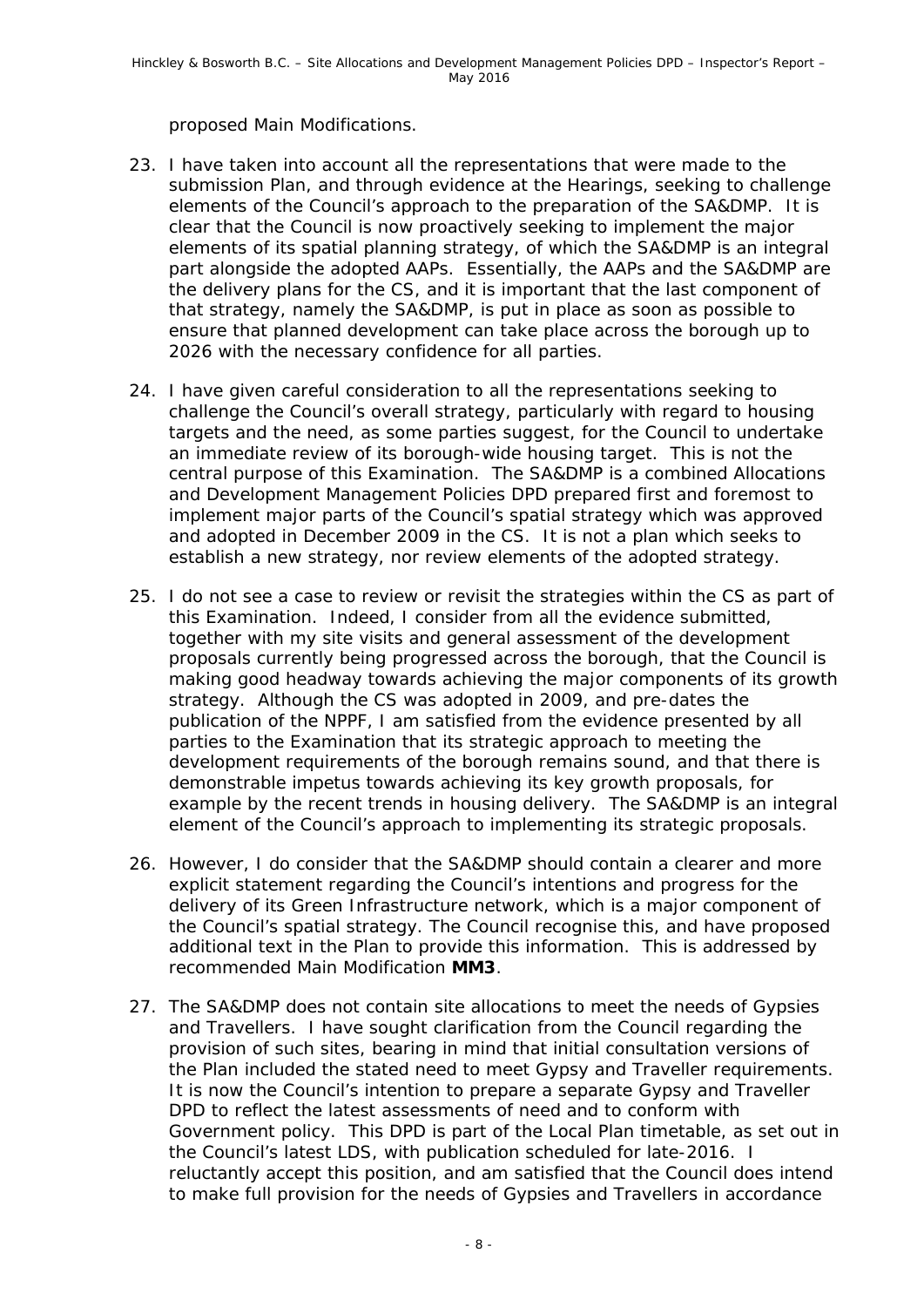with latest Government policy and a Gypsy and Traveller Accommodation Assessment commissioned in 2015. I also note that, as at the date of the Hearings, the Council had granted planning permission for 30 Gypsy and Traveller pitches, 8 transit pitches and 7 Travelling Showpeople plots since 2009 through the application of CS Policy 18, and that this has met a substantial part of the identified borough-wide need, at least up to 2017.

- 28. It is already apparent to the Council that a full review of its Local Plan will be necessary in the short term, and I was assured that work on a new Local Plan will commence in 2016. The review of the Local Plan is identified in the Council's latest Local Development Scheme (LDS) document. In my view, it is more important at this time to ensure that the full suite of current Local Plan documents for the period 2006-2026 is put in place in order that the earlier Hinckley & Bosworth Local Plan (2001), together with its various saved policies and policy notations, can be fully superseded. This Plan will bring forward a range of development sites and provide up to date development management policies for the period prior to a full review of the Local Plan.
- 29. My conclusion on this first main issue is that the SA&DMP has been positively prepared and meets the tests of soundness in that regard. However, I also consider that the Plan should contain a clearer position statement about the Council's intention to undertake a Local Plan Review, and recommended Main Modification **MM4** addresses that point.

#### **Issue 2 – Are the Plan's proposed Site Allocations justified, effective and consistent with national policy?**

- 30. In my assessment, this is the principal issue concerning the soundness of the Plan. It is important that the Plan identifies a supply of specific, developable sites to provide five years worth of housing, with an appropriate buffer allowance, and to provide a range of employment sites to meet the development needs of businesses.
- 31. To that end, I have given careful consideration to each of the Plan's proposed housing and employment site allocations in the context of an assessment of the Council's latest Housing Trajectory and the trends over the past and projected future take-up of employment land, to ensure that these fundamental requirements of Government policy are met. Furthermore, I have sought to test those factors against the infrastructure requirements identified as being necessary to achieve the successful and timely delivery of new housing and employment proposals. In my view, this is necessary to provide a sound and realistic basis for the Council and the development industry to judge development proposals with the necessary confidence.
- 32. Clearly, with the passage of time, the residual housing requirement to be met by the SA&DMP has been reduced from the broad requirements set out in the adopted CS (c.f. paragraph 16 above), as certain sites have been granted planning permission during the intervening years. I consider that the Plan should reflect the latest position as far as possible, and recommended Main Modification **MM1** replaces Table 3 within the Plan with updated data. Taking into account planning permissions granted and housing completions since 2006, this updated position shows that the residual housing requirement is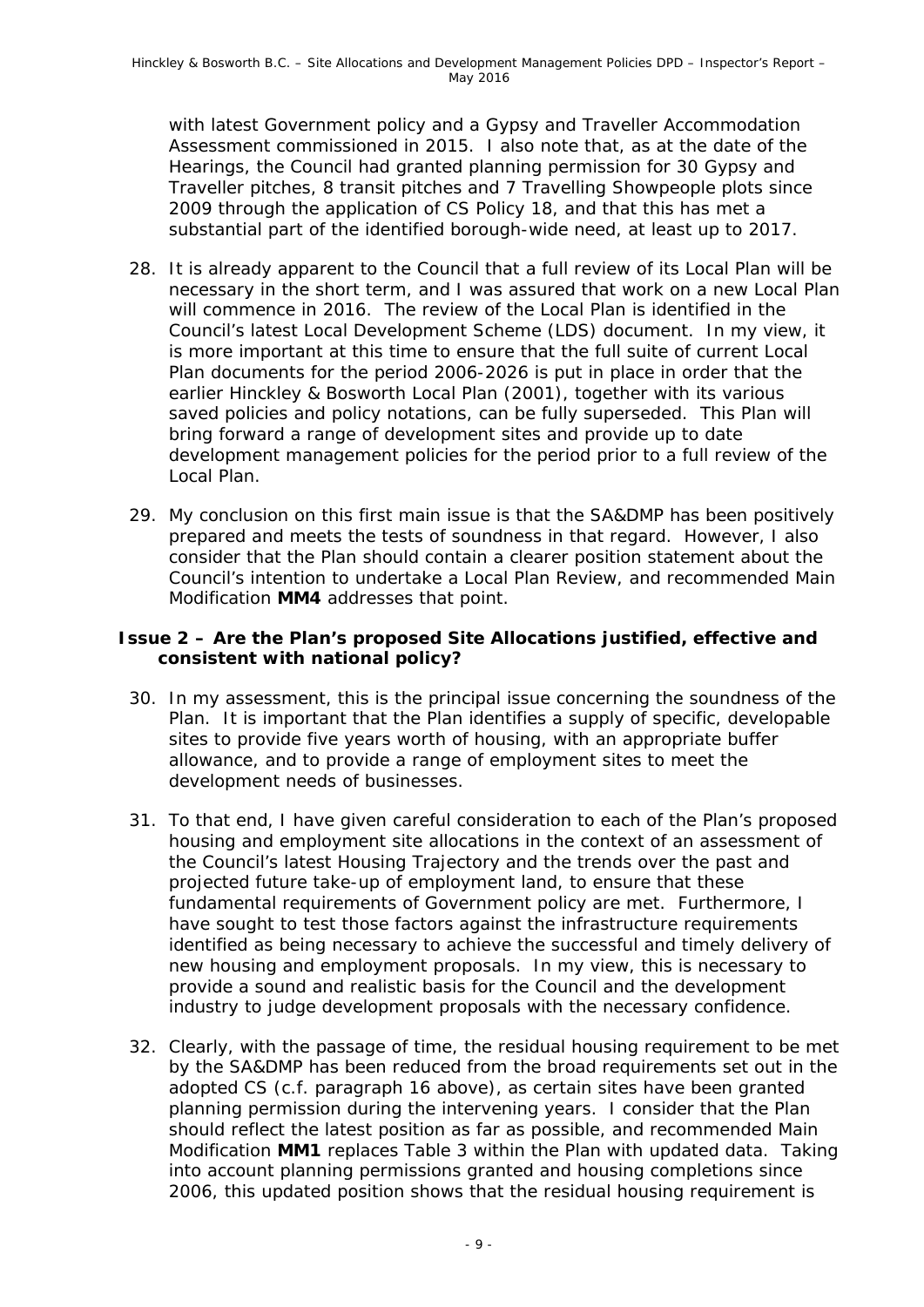976 dwellings (as at September 2015). I conclude that the Plan contains sufficient allocations of developable sites to meet that requirement. With reference to the latest Housing Trajectory as published for consultation in February 2016, I am also satisfied that the Plan (together with the Council's AAPs) does provide sufficient sites in order to maintain five years worth of housing throughout the remainder of the Plan period.

33. From my assessment of the relevant evidence base documents, including the SHLAA and the Urban and Rural Areas Justifications Papers, I am satisfied that the Council's approach towards the identification of proposed allocations of land particularly for housing and employment uses has been based upon sound criteria for their selection, supported by an ongoing Sustainability Appraisal process. Nevertheless, the Plan itself does not describe this approach fully. I consider that this is an issue that affects the soundness of the Plan, and that it should be more explicit about the approach that has been followed. I therefore recommend Main Modification **MM2** in order to describe the process of site identification leading to allocations within the Plan.

### **Site Allocations**

- 34. The Plan sets out proposed Site Allocations for the urban areas of Hinckley and Burbage, the Key Rural Centres relating to Leicester (Desford, Groby, Ratby and Markfield), the other Key Rural Centres (Barlestone, Market Bosworth, Newbold Verdon, Stoke Golding, Bagworth and Thornton), the Rural Villages and the Rural Hamlets. The Plan includes allocations of land for major land uses including housing, retail development, employment, open space, community facilities and cultural and tourism facilities. These proposed allocations are shown on the Policies Map and its Inset Maps for each settlement. In defining these site allocations, and accompanying policy designations, the Plan is consistent with the spatial approach set out in the CS, notably in Policies 1, 4 and 6-12.
- 35. I have considered all of the proposed Site Allocations, but have focused upon the housing and employment allocations, as these are, in my judgement, more critical elements of the Council's growth strategy. Nevertheless, I have also sought to ensure that other site allocations, including the various open space and green wedge designations, all conform with the spatial approach set out in the CS.
- 36. In my assessment, it is the balance between the need for sufficient flexibility within the Plan's proposed housing and employment allocations and the capability to deliver those proposals that is the ultimate determinant of whether the Plan will be successful in meeting the Council's objectives. Some representations state that there are insufficient land allocations within the Plan (taking into account the major proposals contained in other adopted Plans such as the Sustainable Urban Extensions at Barwell and Earl Shilton) to maintain housing delivery to the required levels across the Plan period. It was asserted that this is demonstrated by under-delivery of new housing in the borough at various times between 2006 and 2015, such that there is a cumulative shortfall in housing delivery by the date of this Examination. In testing this evidence, I asked the Council to prepare an updated housing trajectory for the purposes of this Examination. This revised and updated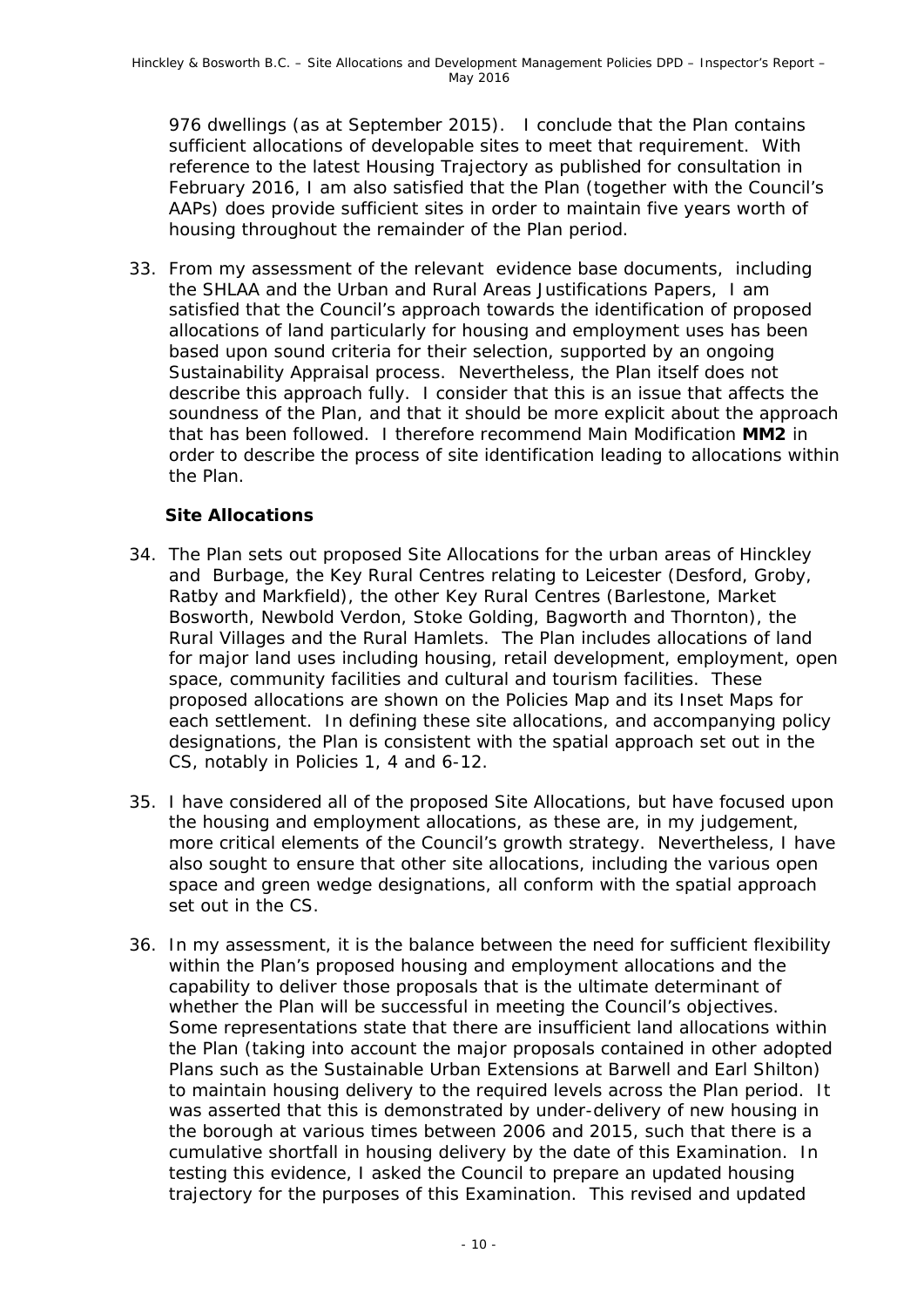information has enabled me to reach two broad conclusions regarding the proposed housing allocations.

- 37. Firstly, the detailed description and phasing for a number of the proposed allocations contained in the submission Plan are either no longer correct or are insufficient to provide the necessary certainty for the satisfactory development of the sites concerned. I have considered whether, in combination, those shortcomings amount to a matter that affects the fundamental soundness of the Plan. I conclude, however, that they do not, but that a series of proposed Main Modifications are necessary to ensure that the proposed allocations can be taken forward through the development management process with greater clarity for those parties concerned, including the Council. Such modifications are also necessary to address a number of detailed points made in representations. Most importantly, I consider that the Plan should contain the latest housing trajectory, including all the site allocations proposed in this Plan, in order to establish a key element of a stronger Monitoring Framework (see also paragraph 61 below) for the purposes of monitoring housing delivery during the remainder of the Plan period. This is addressed by recommended Main Modification **MM29**, which will include the latest housing trajectory (as published for consultation in February 2016) as new Appendix 9 in the Plan.
- 38. Secondly, I have focused particular attention on whether the proposed housing allocations in total provide sufficient flexibility for the objectives of the CS to be achieved, and to maintain the necessary five year housing land supply. In its calculations of five year housing land supply, the Council has applied the Sedgefield method with an additional 5% buffer. As at April 2015, the Council calculated that its five year housing land supply for the district was 5.69 years.
- 39. There was significant debate during the Hearings regarding the Council's approach, and whether its application of a 5% buffer was correct. I am clear from all the evidence submitted by the parties that the principal factor determining the timely delivery of new housing on a borough-wide basis is the continuing progress with the Barwell and Earl Shilton SUEs, rather than any over-riding need to consider additional housing allocations in this Plan.
- 40. I have sought to make a realistic judgement of this situation, taking note of the progress with regard to the SUEs that was described by the Council and the developers concerned. Although the submission of planning applications for the SUEs, and the grant of planning permissions, has been delayed beyond the timescales originally envisaged in the Earl Shilton and Barwell AAP, I am satisfied that the planning process is now sufficiently well advanced in respect of both SUEs such that the Council's latest housing delivery projections for these two fundamental schemes are robust. In many respects the housing allocations contained in the SA&DMP are intended and required in my view primarily to provide additional choice and flexibility for the district's housing market, whilst achieving sustainable patterns of development within the settlements concerned. It is my conclusion, from an assessment of all the evidence presented by the parties at the Hearings, and from the updated data regarding housing delivery, that the application of a 5% buffer by the Council in the calculations of five year housing land supply is appropriate.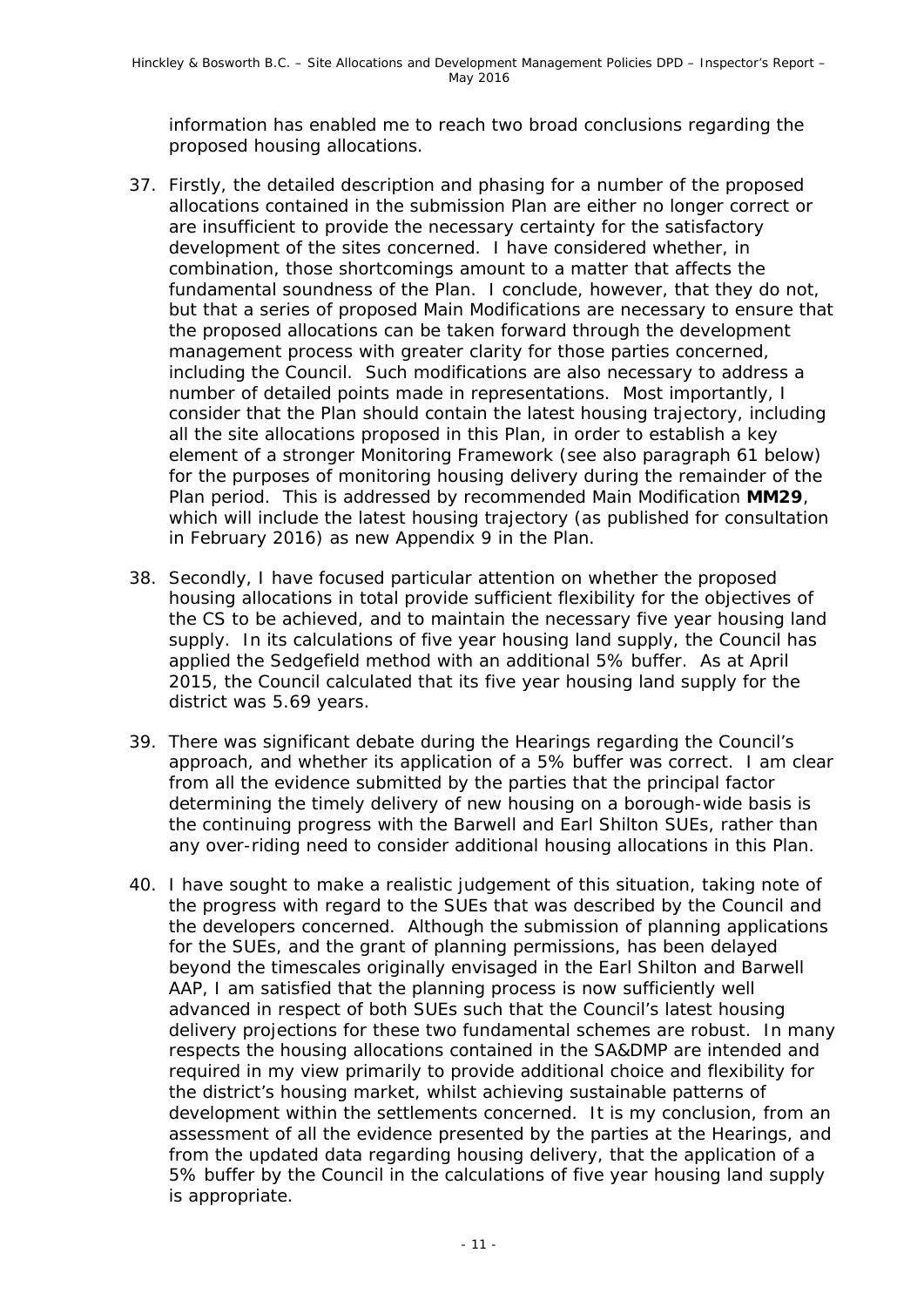- 41. Since the adoption of the CS in 2009, there have been delays to the implementation of some planned housing and commercial schemes across the borough, in many cases due to factors beyond the Council's control. This has placed the Council's strategy particularly for housing delivery at risk from speculative proposals for development on unallocated sites. However, bearing in mind that the Council states that it intends to undertake a full review of its Local Plan in the short-term, and also that I consider that a five year housing land supply can be maintained for the remainder of the Plan period, I do not consider that it is either necessary or appropriate to make any further new allocations of land through this Plan. The correct vehicle for assessing the suitability of potential sites will be through a full Local Plan Review when there can be full consultation with local communities and stakeholders**.**
- 42. Nevertheless, this Review will need to be progressed expeditiously, not least because of the need to take account of the emerging evidence on objectively assessed housing need about which, I note, there is significant current disagreement between some of the parties represented at the Hearings. My conclusion is that, bearing in mind that the emerging evidence for strategic growth in Leicester and Leicestershire for the period beyond 2026 is not yet fully in place, it is not the role of this Examination to consider partial aspects of a Local Plan Review without a consequential delay, probably of several months' duration, to this Examination.
- 43. I now consider in more detail the proposed Site Allocations in order to address matters described in paragraph 37 above.
- 44. Site Allocation HIN02 : Land West of Hinckley, Normandy Way this is the largest single housing allocation in the Plan, and its deliverability is critical to meeting a substantial part of the residual housing requirement to be met by the Plan. However, following representations made by the landowners, I consider that the boundary of this allocation should be extended to include the parcel of land immediately to the south-east of the current proposed allocation. This will increase the potential housing capacity of the site and release land that would otherwise be very difficult to develop. This is addressed by recommended Main Modification MM5, together with a proposed amendment to the Policies Map shown at Appendix 1 to the Annex accompanying this report. Policy SA2, which is intended to guide development at this site, should contain an explicit reference for the need to provide an appropriate traffic mitigation strategy in order to reduce the impact of traffic from this new development on Wykin Lane leading to the nearby village of Wykin. This is addressed by recommended Main Modification MM6. With these amendments, I consider that the deliverability of this important site can be achieved in accordance with the Council's housing trajectory.
- 45. Site Allocation HIN13 : Essentia House, 56 Upper Bond Street, Hinckley this proposed residential allocation (for 23 dwellings) should be removed, as the site is currently in employment use and is expected in remain in such use throughout the Plan period. (Allocation HIN13 therefore becomes an employment allocation). This is addressed by recommended Main Modification MM7, together with a proposed amendment to the Policies Map shown at Appendix 2 to the Annex accompanying this report.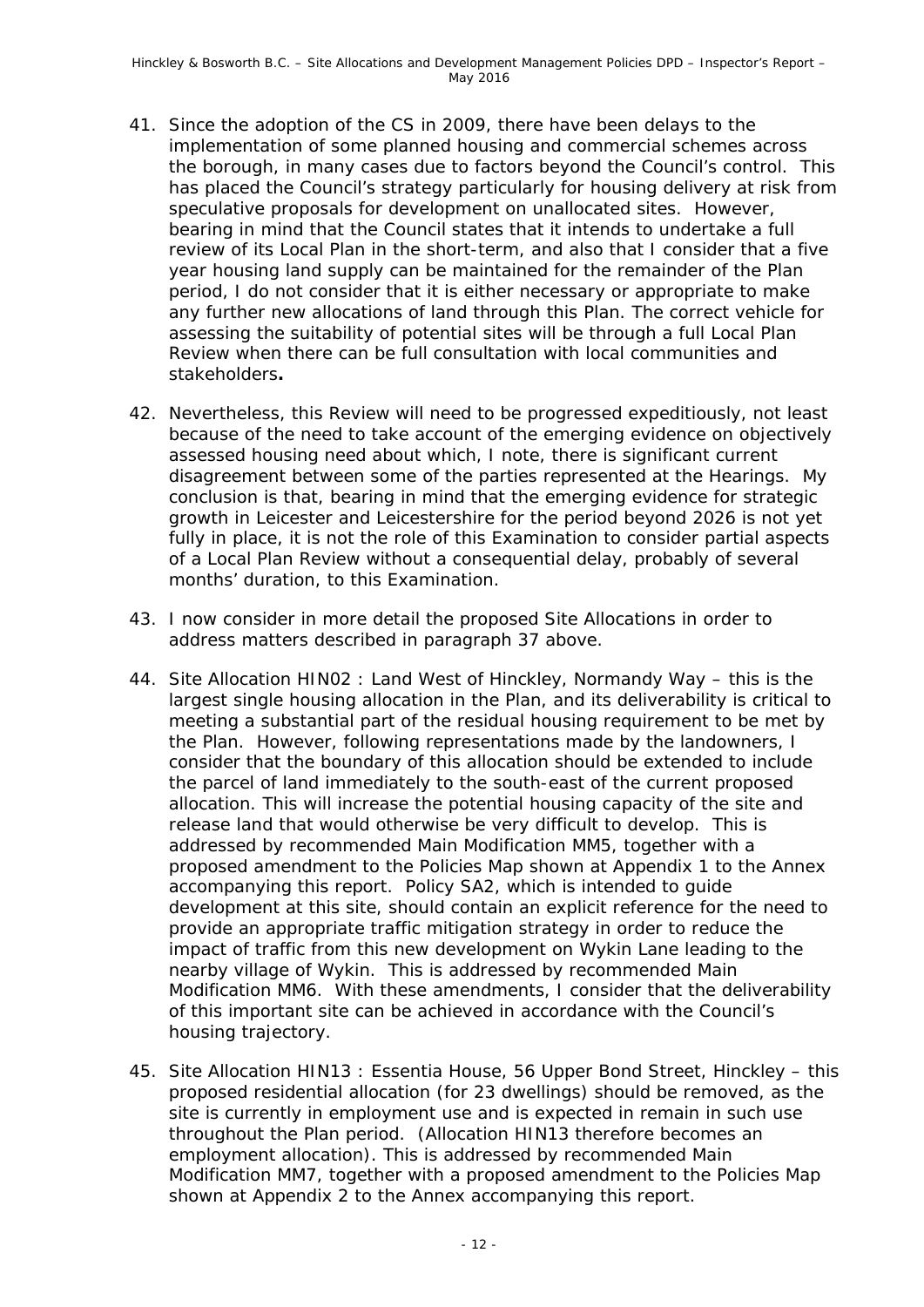- 46. Site Allocation HIN148 : Land at Dennis House, Hawley Road, Hinckley this proposed residential allocation (for 56 dwellings) should be removed (and the land included as part of employment allocation HIN129), as the site is currently in employment use and is expected to remain in such use throughout the Plan period. This is addressed by recommended Main Modification **MM8**, together with a proposed amendment to the Policies Map shown at Appendix 3 to the Annex accompanying this report.
- 47. Market Bosworth : General the section of the Plan dealing with Market Bosworth (at paragraphs 7.11-7.20) needs to be updated to make appropriate reference to the adoption by the Council (in September 2015) of the Market Bosworth Neighbourhood Plan as part of the development plan for the designated Neighbourhood area. This also needs to refer to the fact that the development management policies contained in the Neighbourhood Plan will also be used in the assessment of planning proposals in that area, alongside those within the SA&DMP. This is addressed by recommended Main Modification **MM9**.
- 48. Site Allocation MKBOS02 : Land South of Station Road, Market Bosworth the projected housing capacity of this site should be increased from 43 dwellings to 100 dwellings, in accordance with the evidence considered during the Examination, and this is addressed by recommended Main Modification **MM10**. There is also a need to amend Policy SA5, which is intended to guide development at this site, and this is addressed by recommended Main Modification **MM11**.
- 49. Site Allocation NEW04 : Land adjacent to 50 Brascote Lane, Newbold Verdon – this proposed allocation for four dwellings should be removed from the Plan, following evidence considered at the Examination, including information supplied by the landowner, and this is addressed by recommended Main Modification **MM12** together with a proposed amendment to the Policies Map shown on Appendix 4 to the Annex accompanying this report.
- 50. Site Allocation NEW26 : Brascote Lane Green Space this proposed Open Space allocation should be removed from the Plan, following evidence considered at the Examination, including information supplied by the landowner confirming that the site will remain in operational minerals use, and this is addressed by recommended Main Modification **MM13** together with a proposed amendment to the Policies Map shown on Appendix 5 to the Annex accompanying this report.
- 51. My conclusion on this second main issue is that, with the recommended Main Modifications described in the preceding paragraphs, the Plan does contain sufficient site allocations and guidance to ensure the deliverability of its proposals for development across the borough during the remainder of the Plan period up to 2026. I am satisfied that the proposed housing site allocations contained in the Plan will meet the residual housing requirement as set out in revised Table 3. In reaching this conclusion, I have considered all of the suggested alternative housing sites, with supporting evidence, that were put before the Examination as proposed additional site allocations, but in my assessment none of these comply in full with the site identification and sustainability criteria established by the strategy and policies in the CS, and that some would be in direct conflict with the strategic policies in the CS.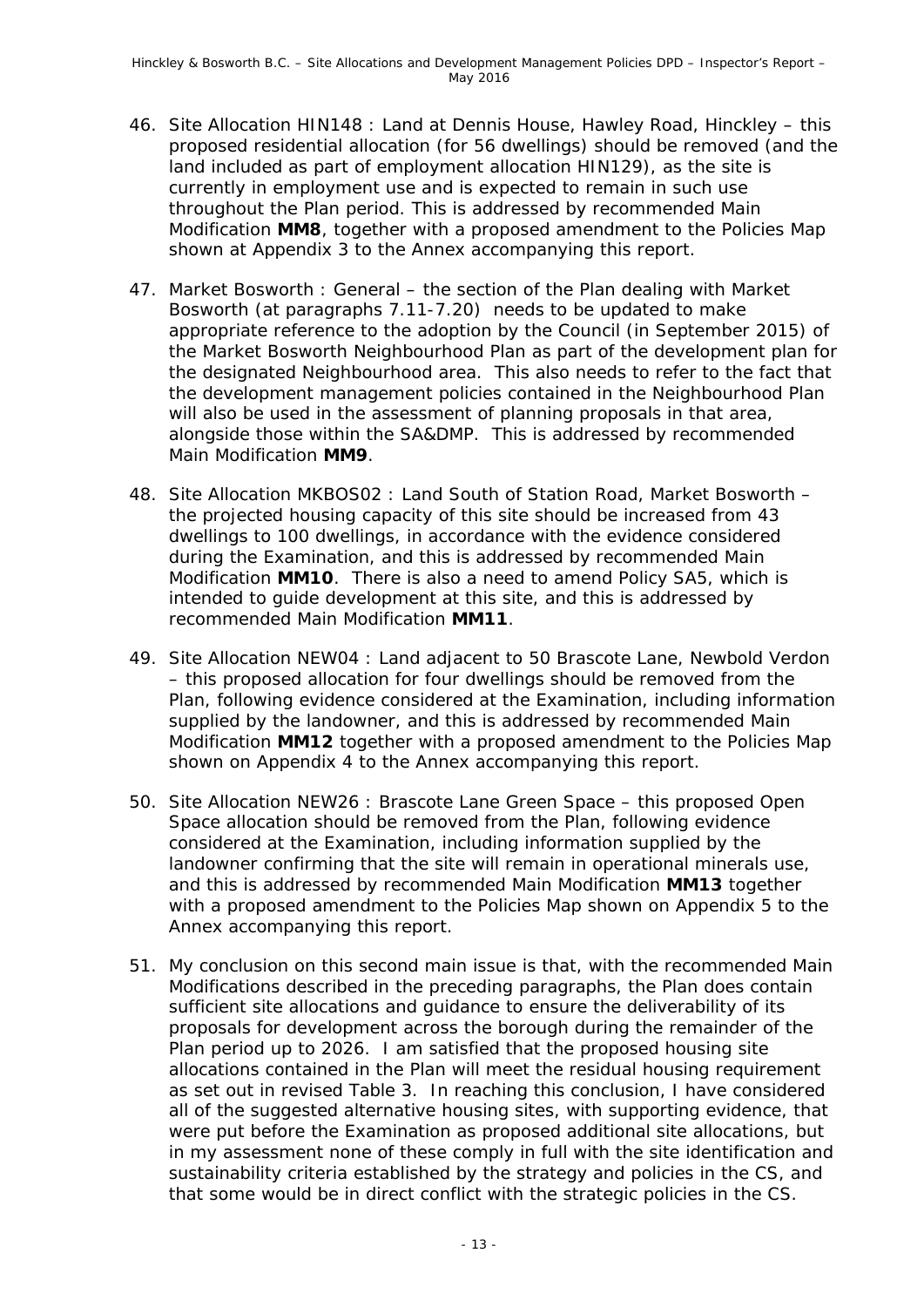However, for clarity, I do consider that the Plan should contain a more explicit statement regarding the Council's approach towards seeking a sustainable pattern of development across the borough. I therefore recommend Main Modification **MM14**, to explain the proposed distribution of development in accordance with the settlement hierarchy that is set out in paragraph 12.3 of the Plan.

#### **Issue 3 – Does the Plan contain adequate mechanisms for effective Implementation and Monitoring?**

- 52. The NPPF (at paragraph 182) states that a plan should be deliverable over its period, and based on effective joint working on cross-boundary strategic priorities. I have given careful consideration to the Plan's content for monitoring the implementation of its various proposals and allocations. This is largely set out in Appendix 1 (Monitoring Framework) which sets out the Monitoring Framework for the SA&DMP policies and allocations in the context of CS objectives.
- 53. In my assessment, the Monitoring Framework is insufficiently robust to be able to provide an effective mechanism for monitoring the successful implementation of planning strategies. This is essential in my view, not only in the context of the CS and the SA&DMP, but also at a time when the main impetus of current Government policy is to boost housing and employment growth.
- 54. Of particular concern was the absence of any clear linkage between the SA&DMP and the Council's Infrastructure Plan, which was prepared to support the growth of the borough up to 2026. Many of the housing and employment land allocations will require, and are dependent upon, the timely provision of supporting infrastructure to ensure that proposals can be implemented satisfactorily and in a sustainable way. Some infrastructure will be the responsibility of developers themselves and will be secured through planning obligations, but other strategic infrastructure is the responsibility of other bodies, and if not provided in accordance with agreed programmes and timescales could lead to delays in the implementation of proposals within the CS and SA&DMP.
- 55. In my judgement, the weaknesses in the Monitoring Framework are matters affecting the soundness of the Plan as a whole. I note that the Council is preparing an Infrastructure Planning and Developer Contributions SPD to replace the Infrastructure Plan. However, this SPD is not yet published, and this reinforces the need in my view to ensure that the monitoring mechanisms in the SA&DMP are strengthened to enable landowners and developers to be able to proceed with confidence towards the delivery of new development schemes.
- 56. I invited the Council to prepare a revised Infrastructure and Monitoring Framework addressing the points that I have mentioned above. I also invited the Council to update its housing trajectory, which should be included in the Plan alongside the Infrastructure and Monitoring Framework. These will form a revised Appendix 1 and new Appendix 9 to the Plan respectively. Recommended Main Modification **MM28** and the accompanying Infrastructure and Monitoring Framework address the requirement for an enhanced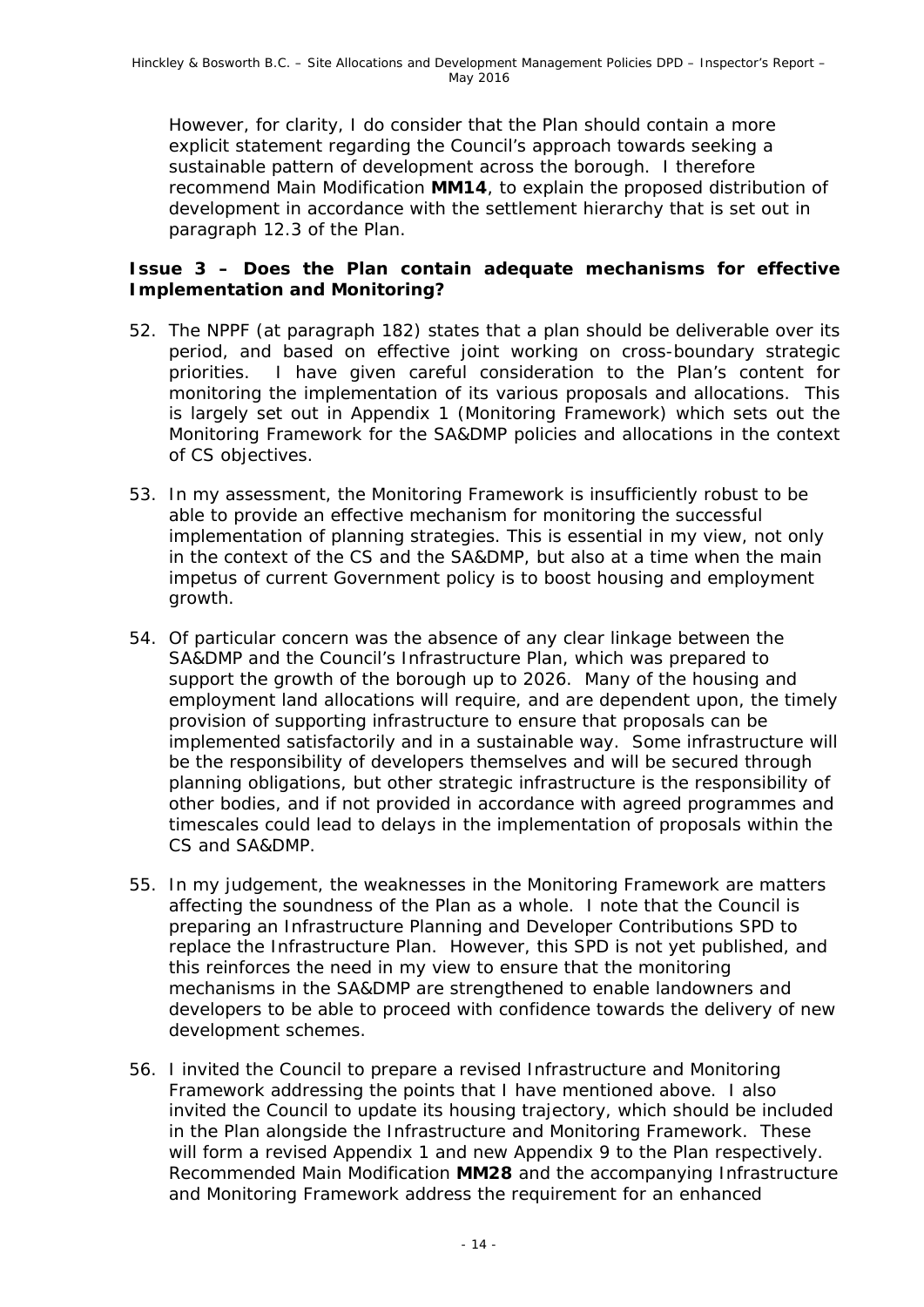Monitoring Framework. Recommended Main Modification **MM29** addresses the requirement for the inclusion of the most up to date housing trajectory within the Plan.

57. With these modifications, I conclude that the SA&DMP now contains implementation and monitoring mechanisms which will be more comprehensive and robust than those set out in the submission draft, and will assist the Council not only in its annual monitoring requirements but also in assessing the effectiveness of its site allocations and development management policies. It will also assist in informing the forthcoming review of the Local Plan.

#### **Issue 4 – Are the proposed Development Management Policies justified, effective and consistent with national policy?**

- 58. The proposed development management policies will replace a substantial number of "saved" policies within the Hinckley & Bosworth Local Plan (2001), and it is clearly important to replace these outdated policies, which pre-date the publication of the NPPF and PPG, as soon as possible.
- 59. I have considered the proposed policies in the light of current Government policy and also to ensure that they are in conformity with the CS. The Council have sought to address the NPPF's presumption in favour of sustainable development by including a policy (Policy DM1) within the SA&DMP. I am satisfied that this policy conforms with the NPPF in that respect.
- 60. However, prior to the Hearings, I raised a number of issues with the Council concerning the content and wording of certain other proposed policies in the light of the publication of recent Government policy, and also matters relating to representations submitted by Historic England and InSpires.
- 61. A number of the policies do require amendment in order to be effective, to provide improved clarity in relation to the intended purpose of the policy concerned and to be consistent with Government policy. I set out below those matters of concern.

### **Development Management Policies**

- 62. Policy DM2 : Delivering Renewable Energy and Low Carbon Development as drafted, this policy and its accompanying text does not conform with Government policy. Accordingly, a Main Modification **(MM15)** is necessary to ensure consistency with current Government policy, and this modification is set out in Appendix 6 of the Annex accompanying this report.
- 63. Policy DM4 : Safeguarding the Countryside and Settlement Separation the policy and its supporting text as drafted fails to provide sufficient clarity on the relevant constraints to achieving sustainable development within the countryside, as set out in Government policy, or the relevant local landscape considerations which need to be addressed in the assessment of development proposals. The Council has proposed revisions to the text of the policy and supporting text, which I am satisfied does provide the necessary clarity for the implementation of the policy. This is set out in recommended Main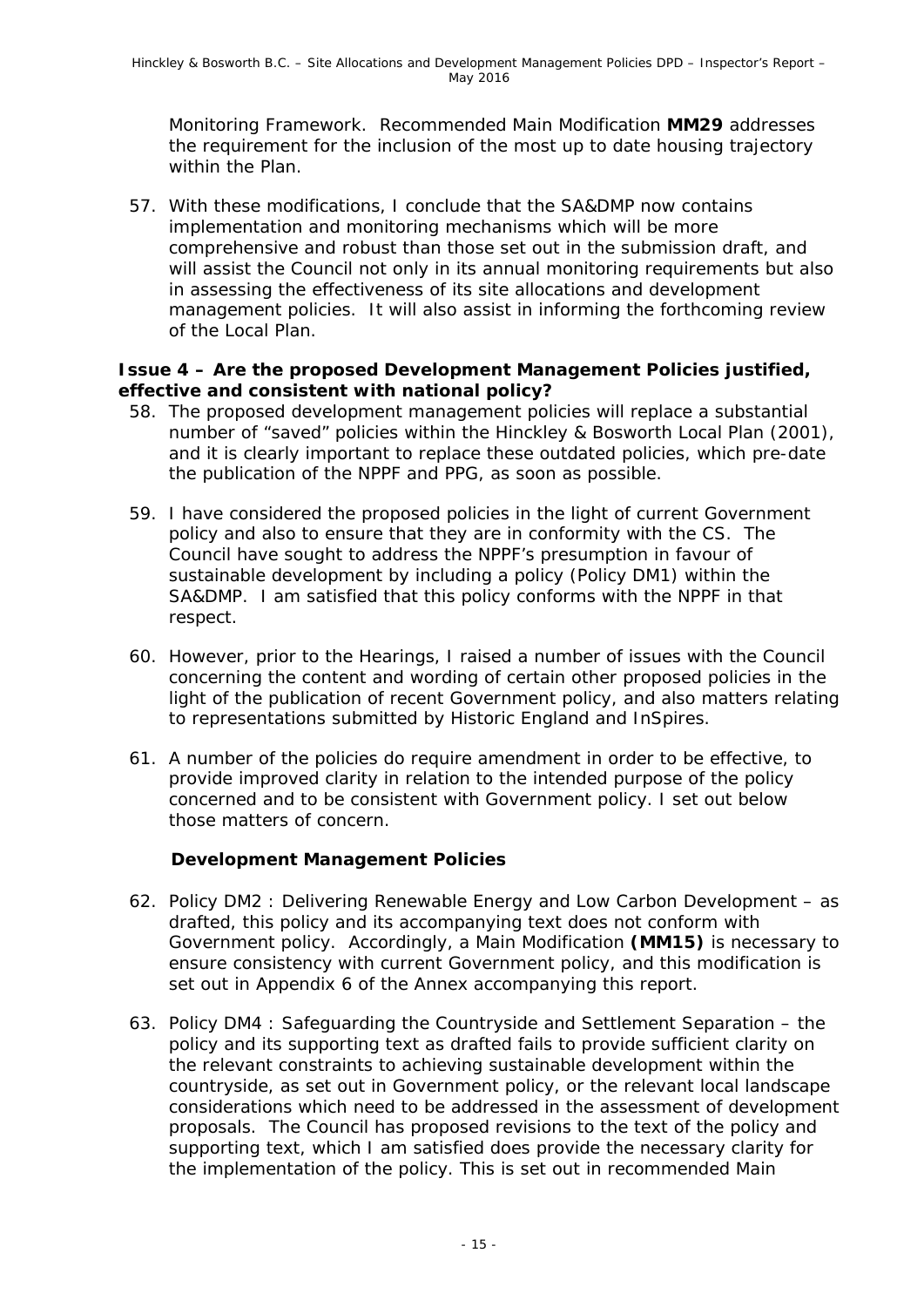Modification **MM16**, together with Appendix 7 of the Annex accompanying this report.

- 64. Policy DM9 : Safeguarding Natural and Semi-Natural Open Spaces This policy also requires revision, consequential to the amendments recommended above for Policy DM4, in order to provide greater clarity for implementation as it applies to the National Forest and Green Wedge designations. The amendments proposed to this policy are set out in recommended Main Modification **MM17**.
- 65. Policy DM10 : Development and Design this policy is excessively long, containing 13 criteria for the determination of development proposals. In order to ensure that this policy is effective when making planning decisions, it needs to be amended to remove superfluous text and to provide much greater clarity. The Council have proposed significant amendments to the text, which I now consider to be acceptable. This is set out in recommended Main Modification **MM18**, together with Appendix 8 of the Annex accompanying this report.
- 66. Policy DM11 : Protecting and Enhancing the Historic Environment the supporting text to this policy needs to be revised in order to provide greater clarity on the Council's approach towards the protection and enhancement of heritage assets. Following the SoCG with Historic England, the Council has proposed additional text to address this matter, which I consider to be acceptable, and this is set out in recommended Main Modification **MM19**.
- 67. Policy DM12 : Heritage Assets This is a lengthy policy, addressing development proposals affecting a range of heritage assets, including Listed Buildings, Conservation Areas and historic landscapes such as the Bosworth Battlefield. I have considered whether it is possible to reduce the length of this policy, but my conclusion is that the preferable approach is to improve the clarity of the policy, particularly as it applies to Conservation Areas. The Council has proposed amendments to the text of the policy, together with revisions to the supporting text, which I consider to be acceptable. These revisions are set out in recommended Main Modification **MM20**, together with Appendix 9 of the Annex accompanying this report.
- 68. Policy DM14 : Replacement Dwellings in the Rural Area this policy is negatively worded, particularly in the context of current Government policy. The Council has proposed an amendment to the text of the policy in order to address this issue, which I consider to be acceptable. This is set out in recommended Main Modification **MM21**.
- 69. Policy DM15 : Redundant Rural Buildings Criterion b) of this policy requires amendment to stipulate that a redundant building is capable of conversion without significant rebuild or alteration. This is addressed by recommended Main Modification **MM22**.
- 70. Policy DM17 : Highways Design this policy provides no clear guidance for the satisfactory design and implementation of highways and transportation proposals in relation to development schemes across the borough. The Council has proposed significant revisions to the policy and text including a revised title to the policy, which I consider to be acceptable, and these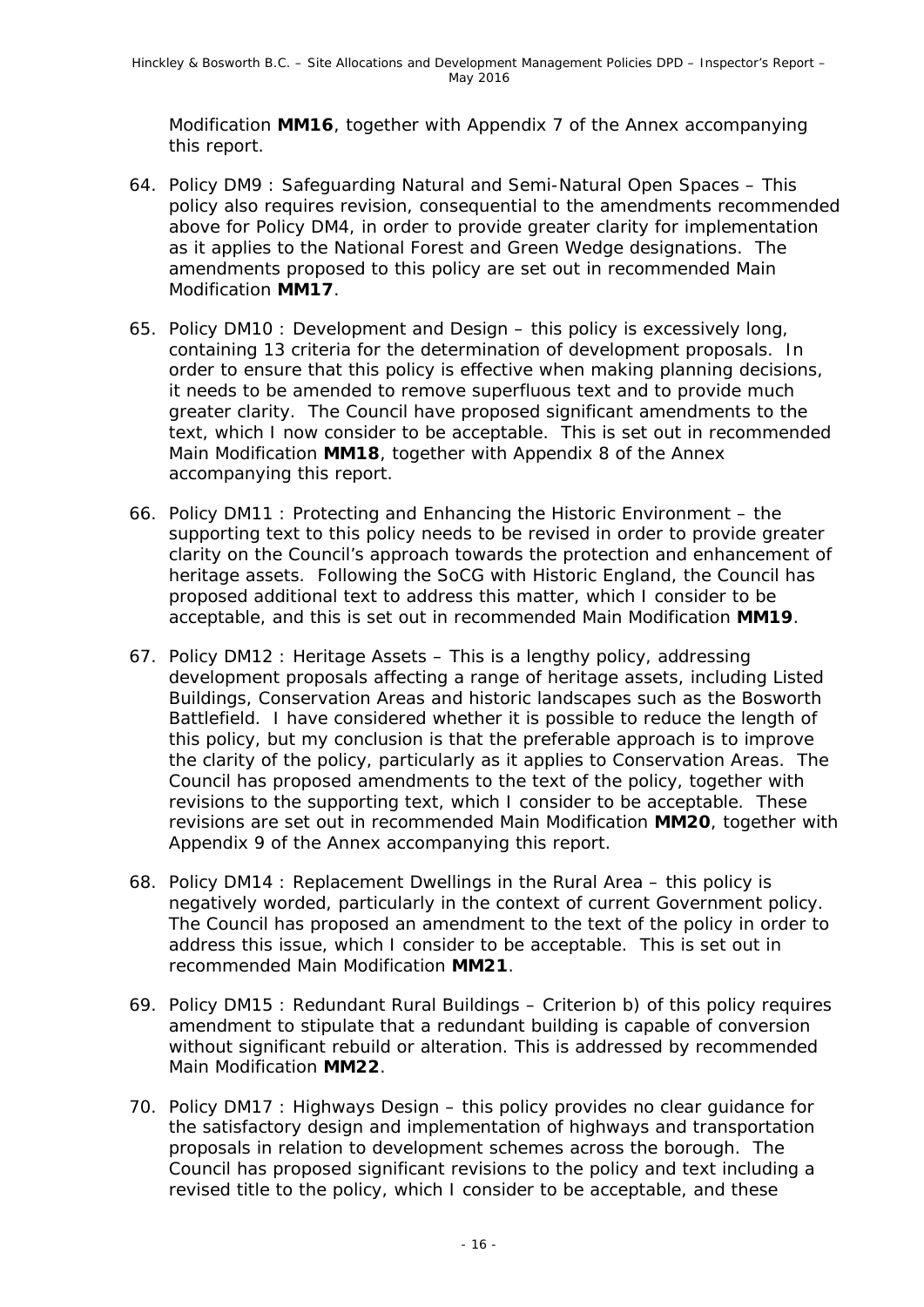revisions are set out in recommended Main Modification **MM23**, together with Appendix 10 of the Annex accompanying this report.

- 71. Policy DM18 : Vehicle Parking Standards Amendments are required to this policy and its supporting text in order to provide greater clarity on car parking requirements for proposed developments in Hinckley Town Centre. This is addressed by recommended Main Modification **MM24**.
- 72. Policy DM22 : Vitalising District, Local and Neighbourhood Centres An amendment to this policy is required in order to make it clear that a change of use or loss of an A2 retail use in a Local Centre is within the scope of this policy. This is addressed by recommended Main Modification **MM25**.
- 73. Policy DM24 : Preserving the Borough's Cultural and Tourism Facilities this policy as drafted does not address the development of new cultural and tourism facilities across the borough. The Council has acknowledged this point and propose revisions to the policy including a revised title to the policy, which I consider to be acceptable. This is addressed by recommended Main Modification **MM26**.
- 74. Policy DM25 : Safeguarding Community Facilities this policy as drafted provides no guidance for the development of new community facilities across the borough. The Council has acknowledged this point and propose revisions to the policy including a revised title to the policy, which I consider to be acceptable. This is addressed by recommended Main Modification **MM27**.
- 75. With the recommended Main Modifications set out in the preceding paragraphs, I conclude that the proposed suite of Development Management policies meet the tests of soundness as being justified, effective and consistent with national policy, and provide an appropriate basis for the assessment of development proposals across the borough up to 2026.

# **Hinckley & Bosworth Local Plan Policies Map**

The recommended Main Modifications, together with the need to correct some minor cartographical errors, will necessitate some amendments to the Hinckley & Bosworth Local Plan Policies Map, in accordance with Regulation 22 of the Town and Country Planning Regulations (Local Planning) (England) 2012. These are described within the text of the modifications, and the geographic illustration of these amendments to the Policies Map is shown on accompanying Appendices to the recommended Main Modifications.

## **Assessment of Legal Compliance**

76. My Examination of the compliance of the SA&DMP with the legal requirements is summarised in the table below. I conclude that the SA&DMP meets them all.